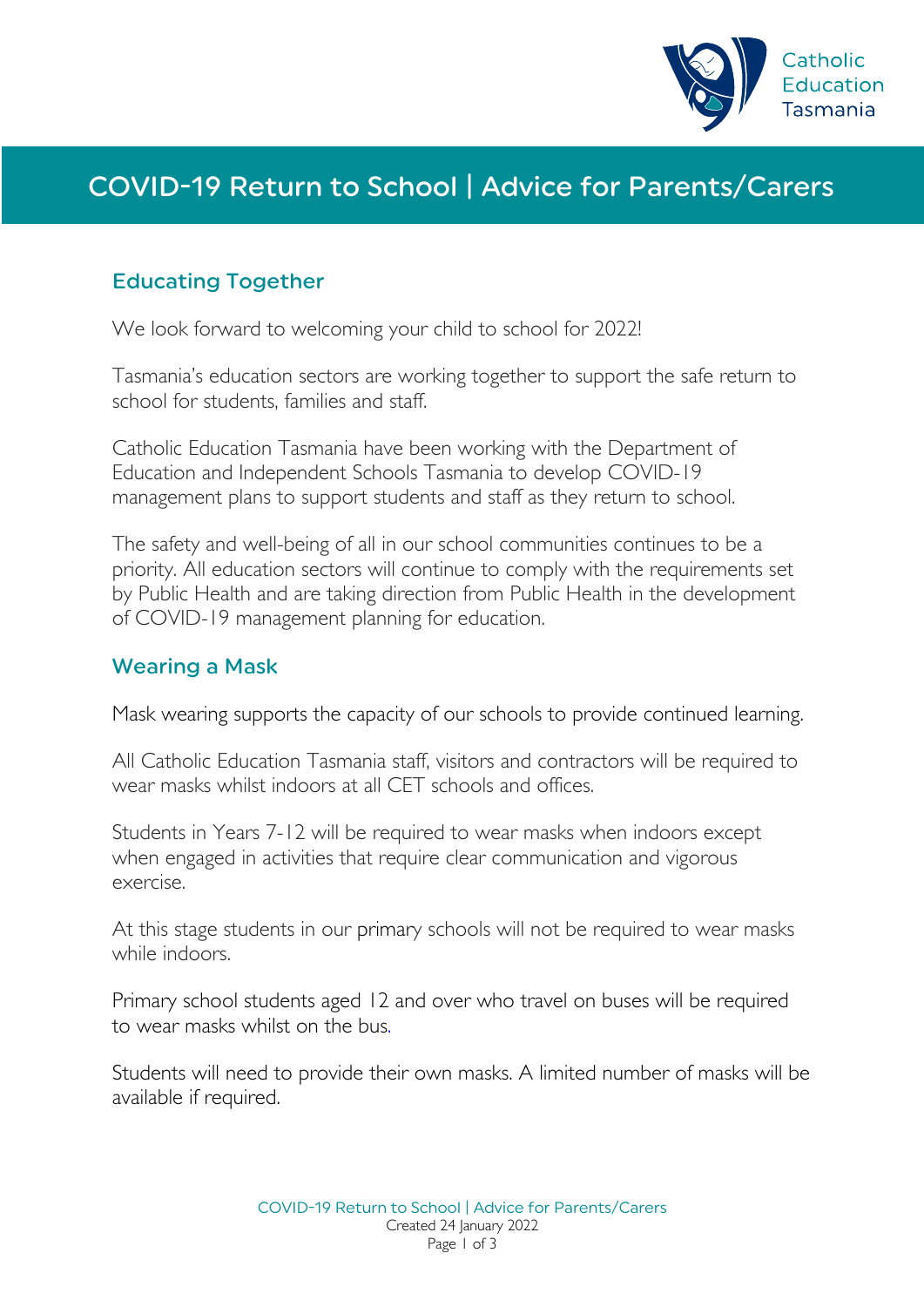## Visiting Your Child's School

We understand that there will be times when parents will need to attend school however it is important that we minimise the number of visitors to our schools at this time to minimise the potential for transmission.

To support the safety of our school communities all visitors to Catholic Education Tasmania schools are required to wear a mask whilst indoors.

In addition to signing in at the office, visitors will need to sign in using the Check in TAS app.

Parents/carers who are only dropping off or collecting children from childcare or school do not need to check in using the app.

#### Student Attendance

Your child is an important part of our school community and is expected to attend school.

If your child has a medical condition that limits them attending school, your school will support you to ensure that you have appropriate support to meet your child's educational needs considering the medical advice that has been provided.

If you choose to keep your child at home without an underlying medical or educational reason they will be marked as absent.

#### Online Learning

Online learning will only be provided for students who are required to isolate as a result of a positive COVID test, have been directed to isolate by Public Health or have been deemed a household close contact. More information on how this will be accessed will be provided in due course.

Online learning will not be provided if parent/carers choose to keep students at home where there is no underlying medical or educational reason for their absence.

#### Symptom Management

All students, staff and visitors must not attend school sites if they are unwell, if they have symptoms of COVID-19 or if they have been directed to isolate by Public Health.

For the Omicron variant the window between becoming infected and being infectious to others appears to be shorter than that for other variants i.e. two